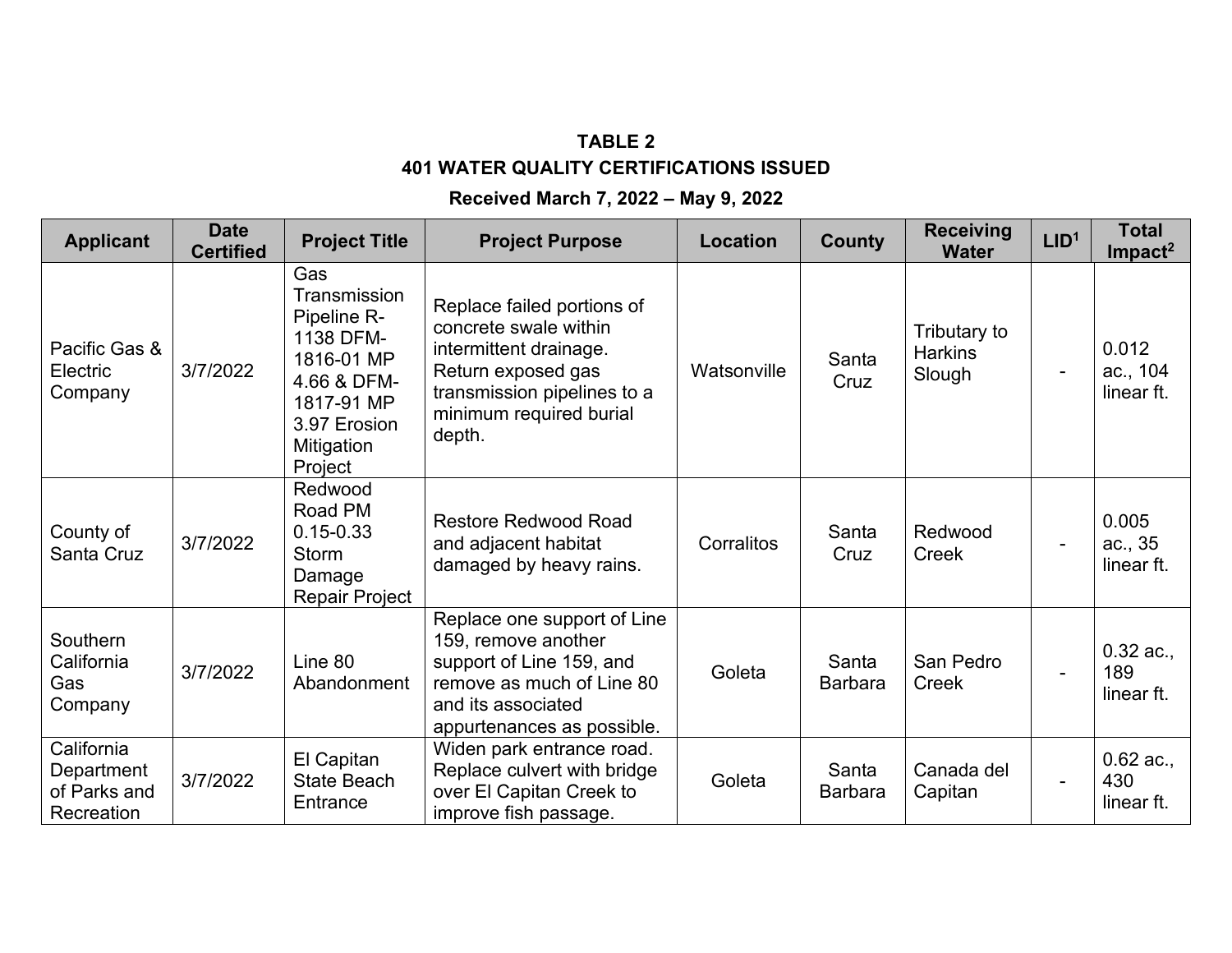| <b>Applicant</b>                                              | <b>Date</b><br><b>Certified</b> | <b>Project Title</b>                                                                   | <b>Project Purpose</b>                                                                                                                    | <b>Location</b>         | <b>County</b>           | <b>Receiving</b><br><b>Water</b>                                         | LID <sup>1</sup> | <b>Total</b><br>$Im$ pact <sup>2</sup> |
|---------------------------------------------------------------|---------------------------------|----------------------------------------------------------------------------------------|-------------------------------------------------------------------------------------------------------------------------------------------|-------------------------|-------------------------|--------------------------------------------------------------------------|------------------|----------------------------------------|
|                                                               |                                 | Improvements<br>Project                                                                |                                                                                                                                           |                         |                         |                                                                          |                  |                                        |
| Caltrans<br>District 5                                        | 3/7/2022                        | <b>State Route</b><br>217 San Jose<br><b>Creek Bridge</b><br>Replacement<br>Project    | Replace San Jose Creek<br>Bridge on State Route 217.                                                                                      | Goleta                  | Santa<br><b>Barbara</b> | San Jose<br><b>Creek</b>                                                 | $\blacksquare$   | $1.31$ ac.,<br>3142<br>linear ft.      |
| Garrett<br>Thiessen<br>Construction.<br>Inc.                  | 3/9/2022                        | <b>Union Road</b><br>Development<br>Project                                            | Develop two large<br>commercial buildings and<br>associated infrastructure.                                                               | Paso Robles             | San Luis<br>Obispo      | Tributary to<br><b>Huer Huero</b><br><b>Creek</b>                        | $\blacksquare$   | 0.043<br>ac., 119<br>linear<br>feet    |
| City of Santa<br><b>Barbara</b>                               | 3/17/2022                       | <b>Andree Clark</b><br><b>Bird Refuge</b><br>Restoration<br>Project                    | Improve wildlife habitat,<br>water quality, aesthetics,<br>and reduce odors while<br>maintaining flood control<br>and passive recreation. | Santa<br><b>Barbara</b> | Santa<br><b>Barbara</b> | <b>Andree Clark</b><br><b>Bird Refuge</b>                                | $\blacksquare$   | $0.21$ ac.,<br>320<br>linear ft.       |
| Santa Cruz<br>County<br><b>Public Works</b><br>Department     | 3/23/2022                       | <b>Trout Gulch</b><br>Road PM(s)<br>1.16 and 1.18<br><b>Storm</b><br>Damage<br>Project | Reconstruct road<br>embankment to its pre-<br>storm service level.                                                                        | Aptos                   | Santa<br>Cruz           | Elkhorn<br>Slough                                                        | $\blacksquare$   | 0.047<br>ac., 165<br>linear ft.        |
| Monterey<br>County<br>Housing and<br>Community<br>Development | 3/25/2022                       | <b>Carmel River</b><br>Floodplain and<br>Environmental<br>Enhancement                  | Improve natural and historic<br>functions of lower Carmel<br>River to address flood<br>management and floodplain<br>habitat loss.         | Carmel/<br>Monterey     | Monterey                | Carmel<br>River,<br>Carmel<br>Lagoon, and<br>an<br>agricultural<br>ditch | $\blacksquare$   | 4.17 ac.,<br>4294<br>linear ft.        |